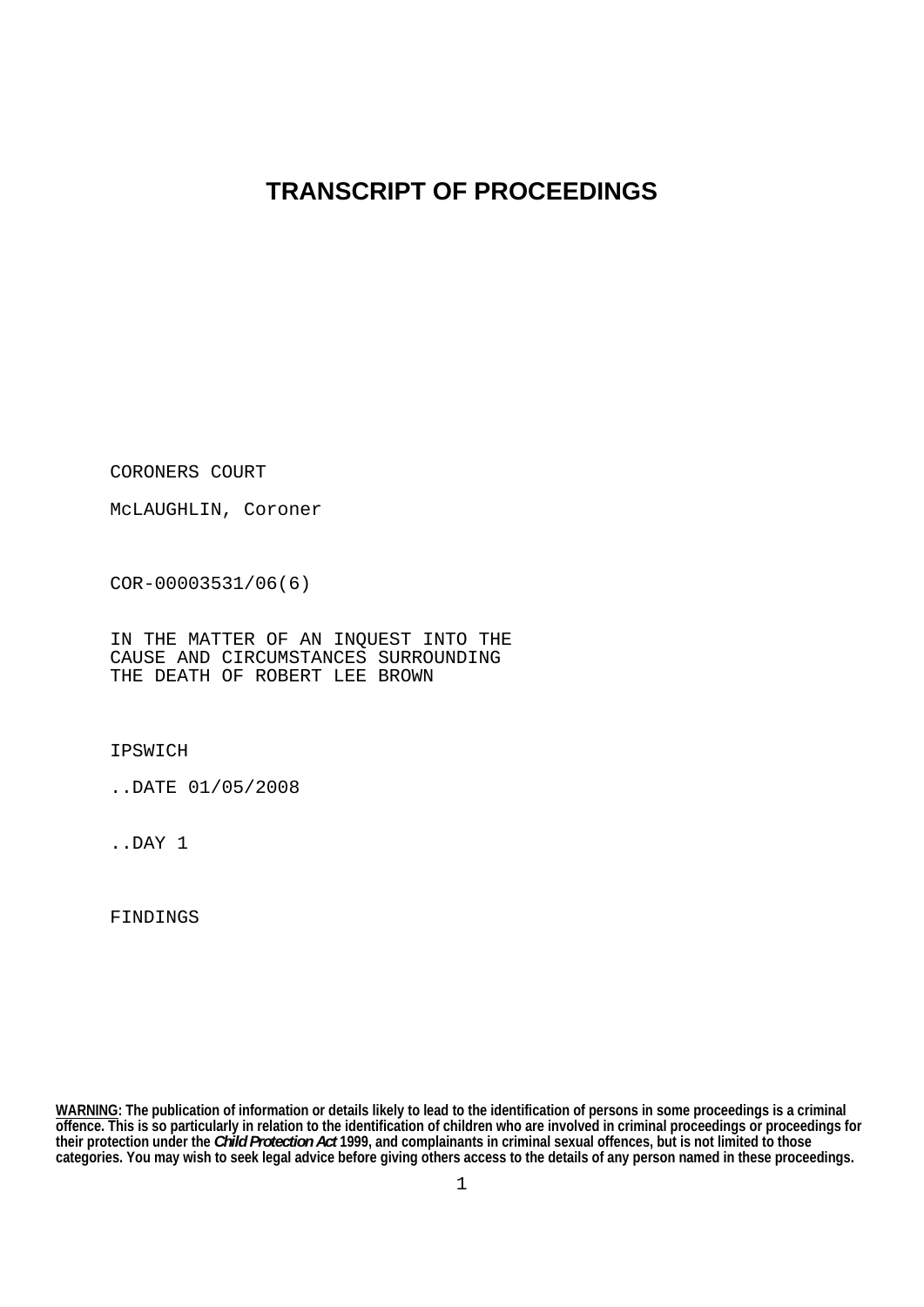CORONER: As I indicated I will deliver my findings this afternoon. Obviously they will not be terribly artistically framed given that I haven't committed much of it to writing. I will make some of my comments by quoting from some of the reports and so on. Perhaps I can start by quoting some material from the collision analysis carried out by Sergeant Morrison which I think contains matters that are not contentious and that is the general introduction which is as follows.

At about 12.44 p.m. on Monday the 25th of December, Robert Lee Brown was the rider of a Yamaha motor cycle travelling in a southerly direction on Collingwood Drive approaching the intersection of Paul Tully Avenue. At this time Deborah Jeanette Cumner was the driver of a Toyota Lexen. She was also travelling in a southerly direction on Collingwood Drive. Seated in the front passenger seat was her daughter Jessika Harrison.

**40**  Cumner intended to turn from Collingwood Drive into Paul Tully Avenue. However, was unable to do so due to the street being barricaded off for a local Christmas lights display. Cumner then commenced to do a U-turn in order to travel north on Collingwood Drive and travel back to another entrance to Paul Tully Avenue.

As she commenced the U-turn, the deceased who was approaching the intersection of Paul Tully Avenue brakes heavily but impacted the right side of her vehicle. Mr Brown had also

**30** 

**50** 

01052008 D.1 T33/SIB(CAB) (McLaughlin, Coroner)

**1**

**10**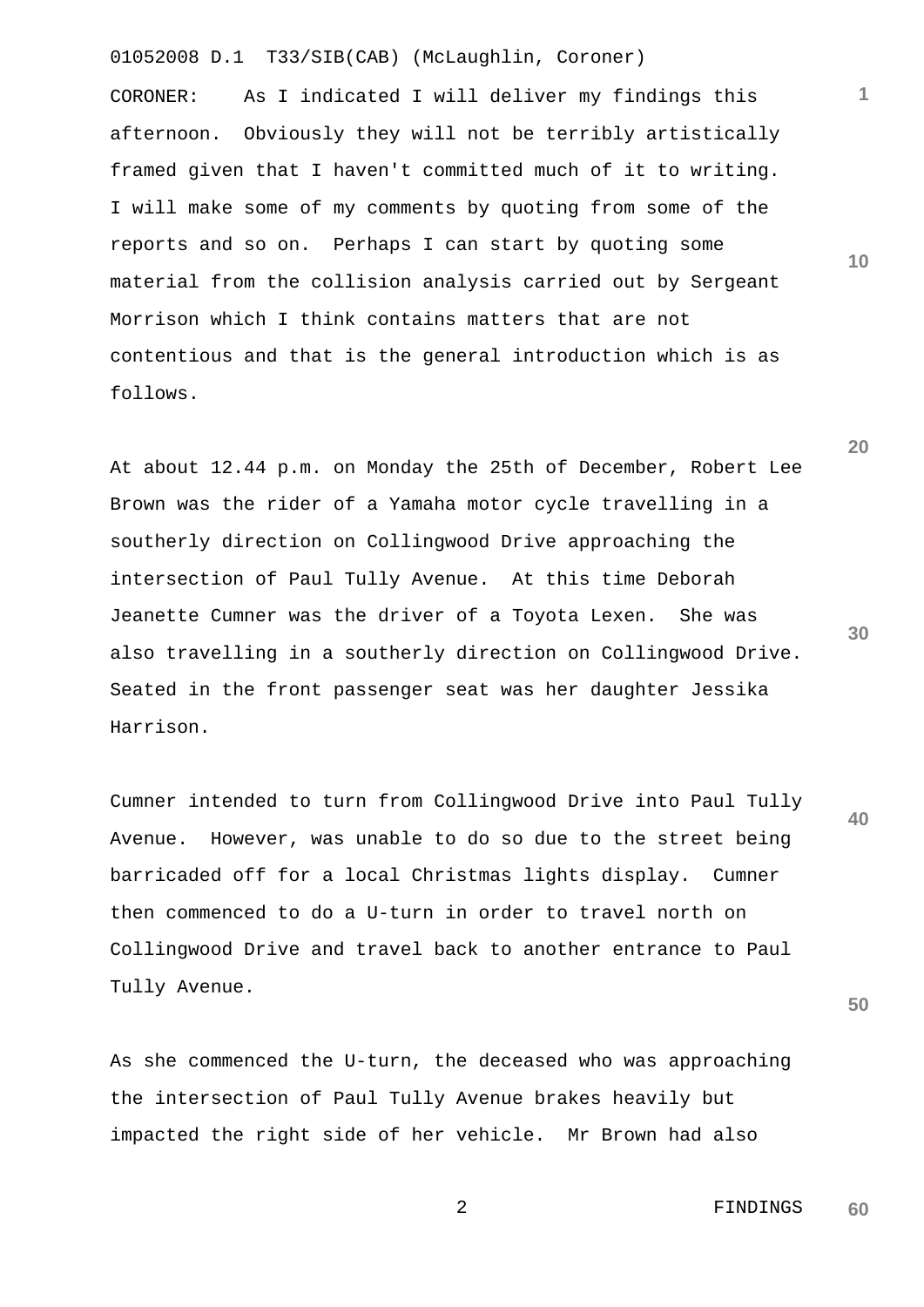01052008 D.1 T33/SIB(CAB) (McLaughlin, Coroner) intended travelling to a house in Paul Tully Avenue. Collingwood Drive is a two lane road travelling in a northsouth direction.

The speed limit is 60 kilometres per hour. The road surface is sealed bitumen, appeared to be in good order. At the time the incident was daylight, the weather was fine and warm. The road was dry. There were no potholes, oil or debris that contributed to the accident.

At the time of the incident local traffic restrictions were in place due to the resident's Christmas lights display. The southbound vehicles on Collingwood Drive, that is, the direction that both Ms Cumner and Mr Brown were travelling. A no right turn sign was erected on the eastern shoulder of the road approximately 51 metres from the intersection.

**40**  There was also a series of large plastic barriers placed across the entrance to the westbound lane of Paul Tully Avenue there was a regulatory no entry in road closed warning signs. These signs and barricade have been erected by the Ipswich City Council.

**50**  As I say, those matters, I think, are really non-contentious. Mr Brown's parents both gave evidence that, on the day in question, which was, of course, Christmas Day, they along with other relatives were in a car and they'd all left from the same place that Mr Brown left intending to travel to his grandmother's residence - his maternal grandmother and whilst

> 3 FINDINGS **60**

**20** 

**10** 

**1**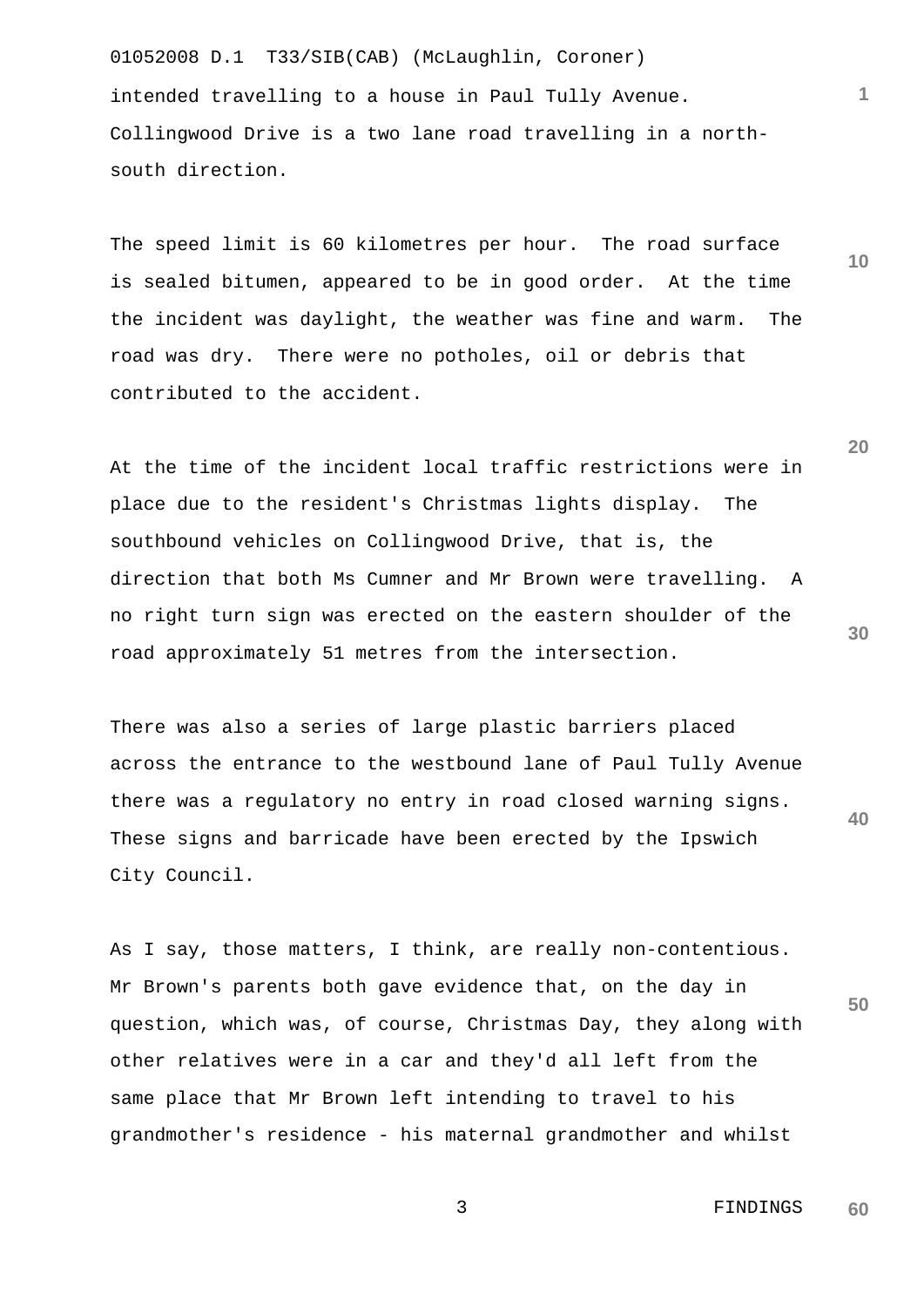01052008 D.1 T33/SIB(CAB) (McLaughlin, Coroner) he originally started off behind the car load full of relatives including parents, he shortly thereafter overtook that car and without going through the details of it which I think are largely irrelevant, he at some stage disappeared out of view in front of the car.

Contact was lost with him until the parents came upon the scene of the accident. So in other words whilst the parents and other family members were travelling along behind Mr Brown in a car, they didn't actually witness the collision and don't have any idea, of course, what speed he was travelling at or how the accident actually happened other than by a reconstruction which is the best any of us can do.

The case relied on for analysis of the incident, two experts, one of Sergeant Morrison who's a collision analyst with the Queensland Police and also a Mr Ruler who was previous a senior collision analyst with the police but is now in private practice.

**40** 

**50** 

**1**

**10** 

**20** 

**30** 

 4 FINDINGS **60**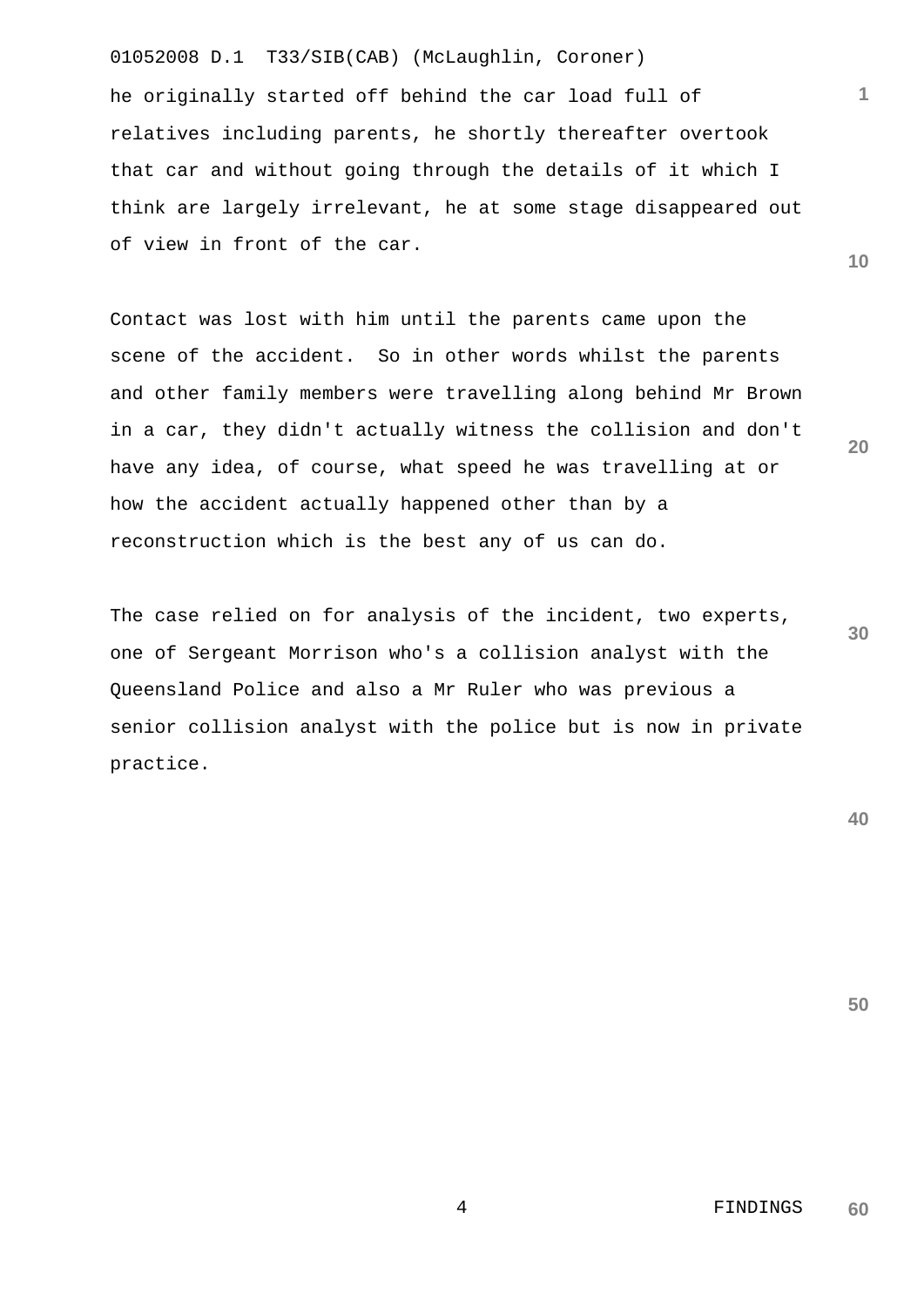I'm not going to go through his curriculum vitae, and certainly there was no suggestion made that it is not extensive, other than to say that Mr Ruler is a highly credentialed collision analyst who has given evidence for the best part of 20 years throughout various Courts in Queensland, as well as other places, and I regard him as highly qualified.

Sergeant Morrison has no real formal qualifications but has done some courses through Queensland Police and I think it's fair to say that Mr Ruler, in effect, oversaw Sergeant Morrison's report and, whilst he agreed with the general thrust of the findings of Sergeant Morrison, he did tinker at the edges, at least, with some of his measurements, findings and conclusions. The upshot of it was, however, that by today, both Sergeant Morrison and Mr Ruler agreed, largely I think because Sergeant Morrison had deferred to Mr Ruler.

**40 50**  Mr Ruler said this, in a letter to me some time ago, that he was of the opinion that: "(a) the speed of the motorcycle would have been between 69 kilometres per hour and a maximum of 99 kilometres per hour, based on the assumptions used within the analysis; (b) had the motorcycle been travelling at 60 kilometres per hour and commenced to brake at the same location as recorded by Sergeant Morrison, then he, the rider, should have, without difficulty, come to a stop or would slide sufficiently to go behind the sedan as it made its turn and there would have been no conflict between the two vehicles."

 5 FINDINGS **60** 

**1**

**10** 

**20**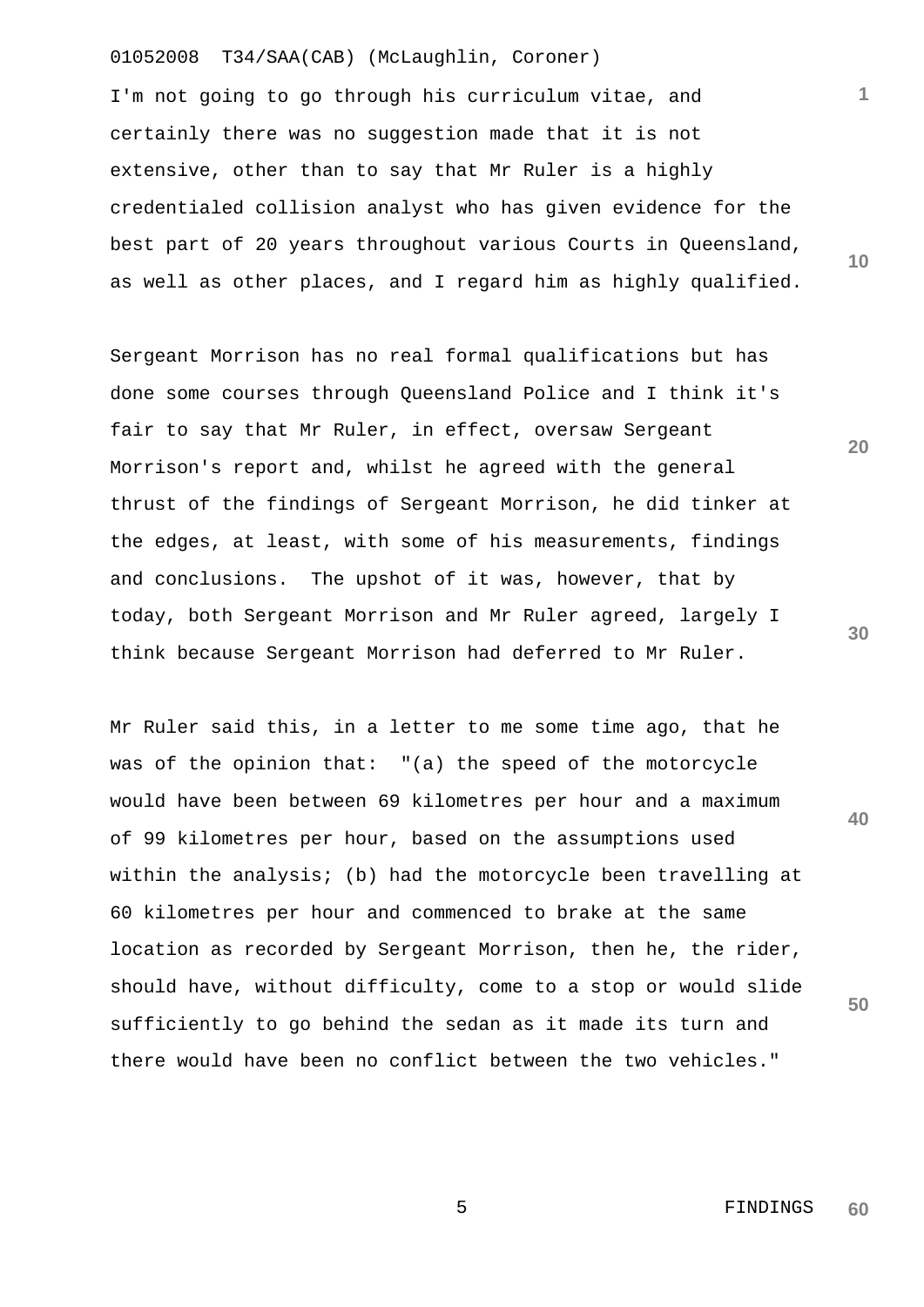Mr O'Sullivan, who appears on behalf of the de facto partner of Mr Brown, has suggested that caution should be exercised in accepting those two opinions because of the fact that Mr Ruler, and indeed Morrison, conceded that there are no real absolutes in these things and there are certain assumptions that are made.

On the other hand, it was never suggested to Mr Ruler that his minimum of 69 kilometres per hour couldn't be relied upon; no other evidence has been called to contradict his opinion of that speed. It's simply been a matter to say that perhaps the skid marks that were used on the road to calculate the speed on a count back might not have been attributable to the motorbike. Perhaps the way that the experts thought the brakes were applied and so on might not have been exactly as it happened.

Again, I'm neither qualified nor inclined to go into the physics and details of the report by Mr Morrison or Mr Ruler. Suffice it to say that, in my view, there is nothing before me that persuades me that I should not adopt Mr Ruler's opinion as reasonably reliable, the most likely version of events that I have before me, and the one which I should make a finding as to facts as to what happened, and I intend to adopt both (a) and (b) that I've already quoted as being the best evidence that I have. I accept they're not absolute; I accept that it's not proved absolutely that that's how fast the vehicle was going, but it seems that it was and I have no reason to doubt it, especially give the qualifications of Mr Ruler.

**10** 

**1**

**20** 

**30** 

**40**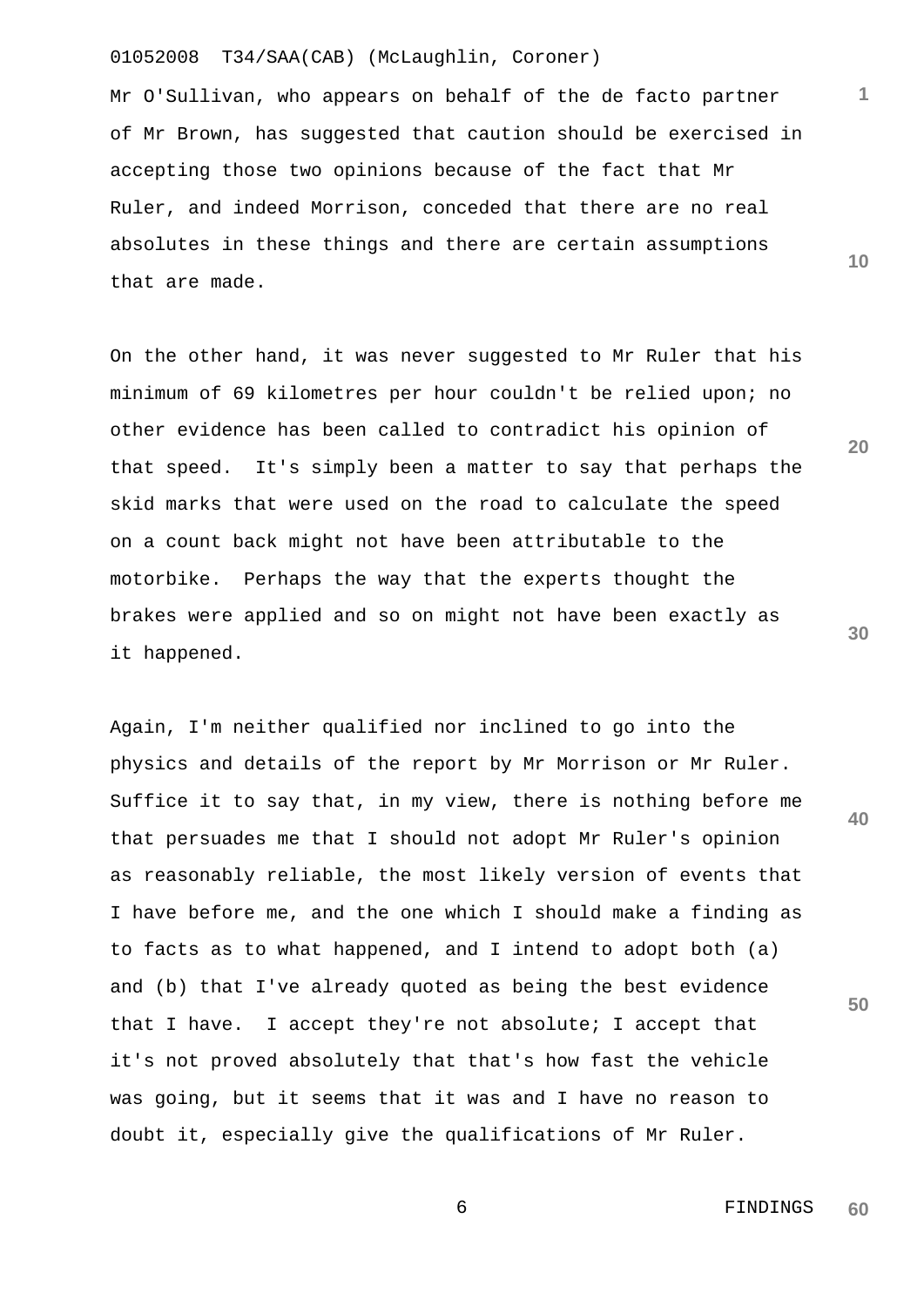I think the real issue that has come in this Inquest is that some criticism is levelled at both the driver of the car in her manoeuvre and also at the local council who'd erected the barricades that I've mentioned before.

Just on the barricades, firstly, that point wasn't really taken much by Mr O'Sullivan today, but I think it's fair to say that the signage that was put up was not the most helpful that one could imagine. It seems that there are two ways to get into Paul Tully Avenue: one is the entrance that was blocked off, as we've heard; the other was another entrance some 4 or 500 metres north on Collingwood Avenue, that is back the way that the vehicles had approached from. One had to first turn into a road, Gibbs Avenue, and then very shortly after that turn into Paul Tully Avenue. They seemed to be the only two ways to get an entrance into Paul Tully Avenue.

The signs that were erected, apparently, at the Gibbs Avenue entrance simply said "Christmas lights" and there was no suggestion there that this was, in fact, the one and only alternative route to get into Paul Tully Avenue because the other route was closed off. There really should have been, in courtesy to road users. Similarly, when one got to the Paul Tully Avenue that was closed off, it clearly said it was closed off and there was no entry and no right turn allowed, but it didn't tell anybody who got to that point, who were then confused, where they should go, and again, clearly, it should have told them about an alternate route.

**10** 

**1**

**20** 

**30** 

**40**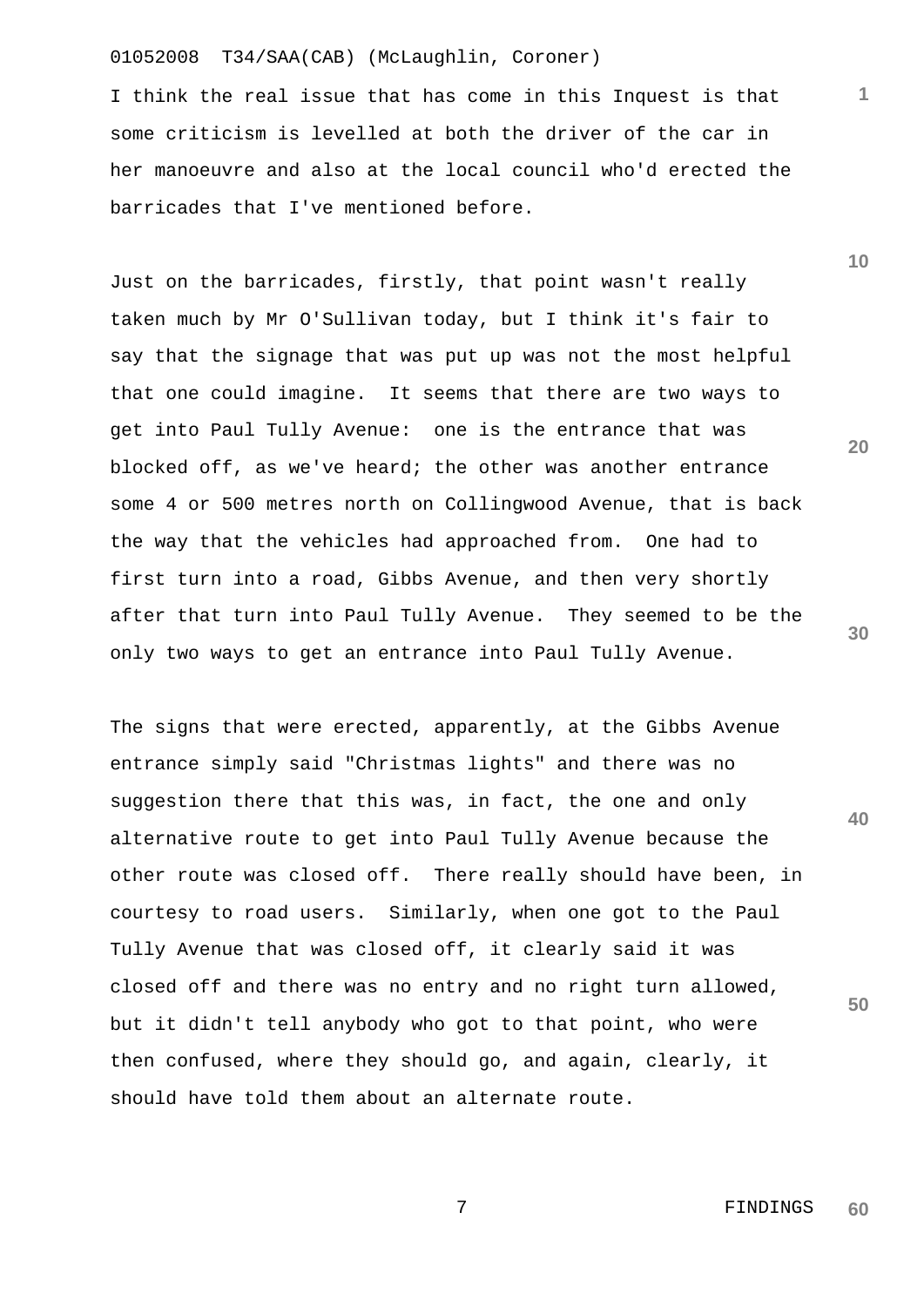That's really just a comment that I think as a matter of courtesy on the part of the council. I don't see that that's got anything to do with contributing to the accident happening, and I will go on to explain my reasons for that later.

The more pressing issue which Mr O'Sullivan raised was that, whilst there may well be culpability on the part of Mr Brown; indeed, even the bulk of culpability on his part because he was perhaps speeding, but nevertheless Ms Cumner should not escape any culpability because of her manner of driving.

**30 40 50**  Mr O'Sullivan pointed out that Ms Cumner had conceded that she didn't notice the no right turn sign 50 metres or so before the intersection and she should have. I agree she should have. There is conflicting evidence as to exactly what she did. Her evidence was that some distance back along Collingwood Avenue, before she got to the intersection with Paul Tully Road, she pulled over to the left-hand side of Collingwood Avenue and her daughter used a Refidex to find the intersection, and after finding the intersection, she then proceeded to the intersection, pulled to the centre of the road near the imaginary centre line, as there's none marked on the road, with her indicator on, intending to turn right, came to a standstill, checked her mirrors, saw nobody coming behind her or in front of her, and only then, as she was about to execute the right-hand turn, did she notice the barriers and the no entry signs and realised she couldn't. So it was at that point she decided to do a u-turn.

**1**

**10**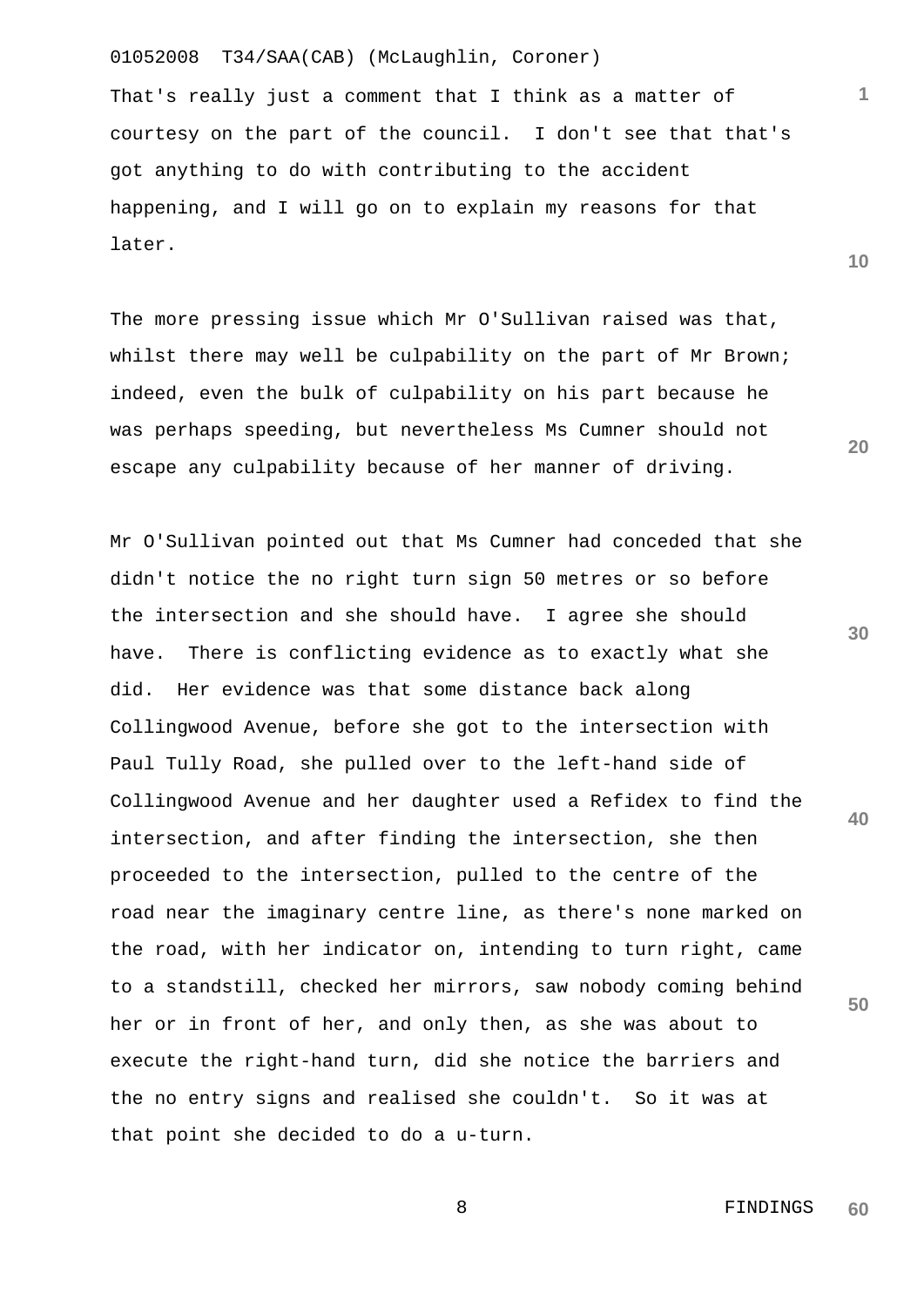There are two other versions that are somewhat different to that. The first is one that she herself gave in a written notification to her insurer of the accident that she filled out some four months or so after the incident, and in that, under the heading "Brief description of the accident", she said: "Turning into Paul Tully Avenue from Collingwood Drive, was hit on the driver's door by motorcycle", and a little later: "As I was turning into Paul Tully Avenue, I noticed there was a barricade up blocking entry into Paul Tully Avenue. I then proceeded to turn my car around to go back down Collingwood Avenue."

Mr O'Sullivan seizes upon that and says that that's evidence that, in fact, she didn't pull up and decide to do a u-turn before starting the right-hand turn, that the notification of insurers suggests that she was actually in the process of doing the right-hand turn when she changed her mind and that therefore she's doing something wrong because she's not allowed to do a right-hand turn.

As I understand his submission also, his fallback position is that even if he's not right on that point, to do a u-turn, one has to be doing a right-hand turn and therefore you can't do a u-turn in this location because you're not allowed to do a right-hand turn. As to that second point, I find that ludicrous, quite frankly, with due respect, and it seems to me that if I adopt the submission from counsel appearing for the Ipswich City Council, that there is an appropriate sign for no u-turn that could have been erected if that had been the

**30** 

**20** 

**1**

**10** 

**50** 

 9 FINDINGS **60**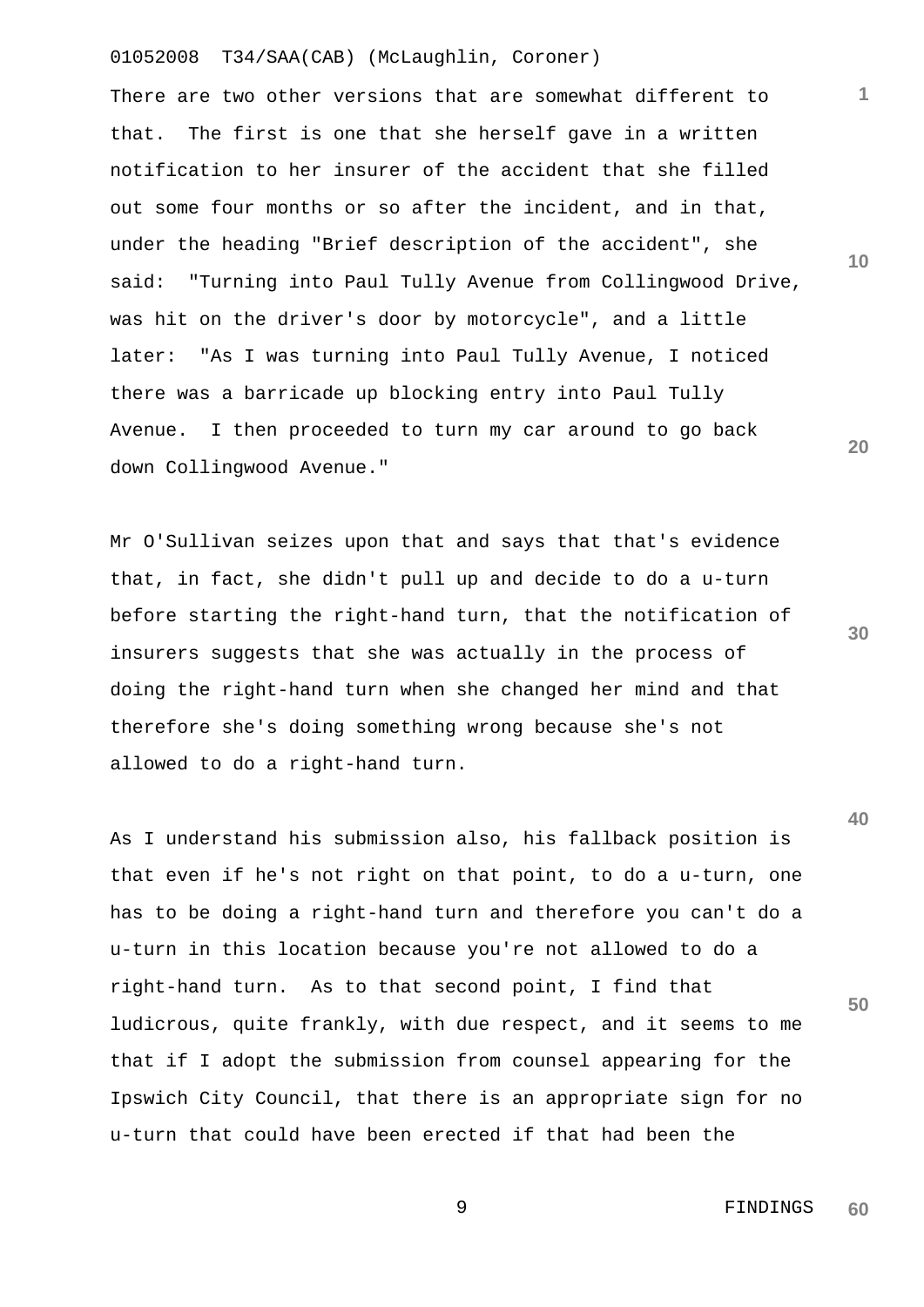intention, and further, there doesn't seem to be any reason in logic why a u-turn shouldn't be permitted in this location. Clearly the purpose of the sign was to stop vehicles travelling up Paul Tully Avenue because the council wanted all the traffic to travel only in the other direction because of increased traffic flows due to Christmas decorations, and to suggest that a no right turn means you can't do a u-turn, I simply find is unfounded and illogical.

**20 40 50**  As to the other point that, by her own admission in her notification to insurers, she had begun to turn before she changed her mind, in my view it's a little ambiguous what she actually says in that notification: "As I was turning into Paul Tully Avenue, I noticed there was a barricade." She was much more precise today when asked about it in her evidencein-chief, which she gave through Sergeant Carmont, who was assisting me, and in that she clearly gave evidence that she came to a complete standstill with her indicator on near the centre line and then, at that point, noticed the barricade and then, at that point, decided to do a u-turn. She wasn't challenged on that in cross-examination, although she was shown her notification to insurer and asked if that was correct and she said it was, which, obviously, both things can't be literally correct and, at the end of the day, I think that that doesn't assist me greatly to move away from her direct evidence today.

I mentioned before there were two other versions. The other version is from her daughter. Her daughter, who's 18 years

**30** 

**1**

**10** 

 10 FINDINGS **60**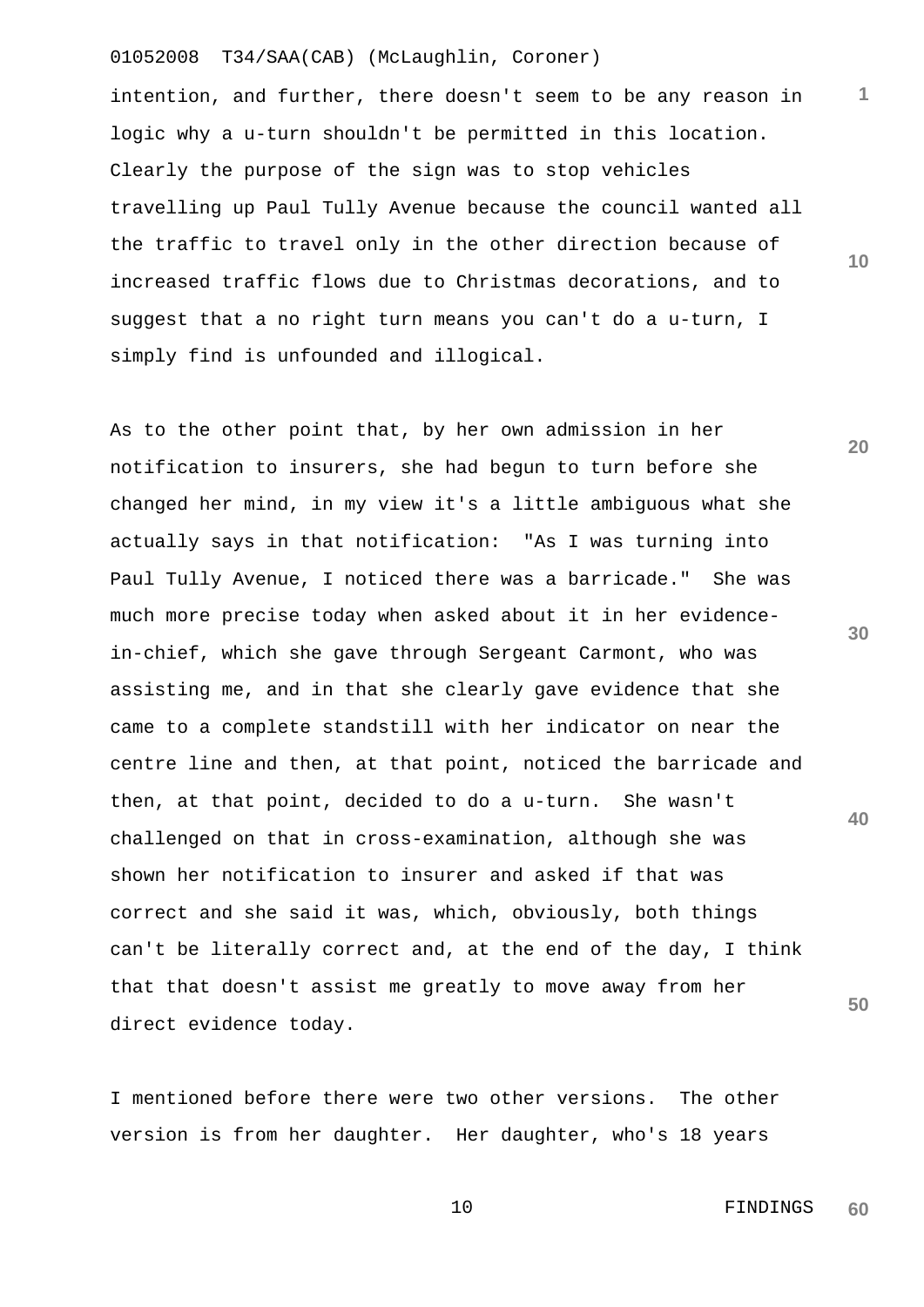old, was somewhat of a typical teenager who was a bit mumbly and didn't remember a lot of things and got a bit teary about things. Her evidence, in her written statement originally, was that the vehicle that she was the passenger in had pulled over at the intersection to the left-hand side, and she had consulted the Refidex and then the vehicle had immediately begun to perform a u-turn at the intersection and that the collision then occurred.

Today she was very vague about that and she used the expression "I don't remember" at least a dozen times and, when specifically asked about whether the vehicle had kept driving on Collingwood Drive for any distance after consulting the Refidex before commencing the u-turn, she didn't remember.

As I commented during argument, it seems to me that there are two matters that I took note of that I thought made it more probably that Ms Cumner's version was correct, that is that the Refidex had been consulted back down the road and the car had come to a standstill in the centre of the road, not on the left-hand side. Those two things, firstly, were that there was evidence from the experts that if the car had pulled to the left-hand side of the road and started to do a u-turn, it would have had adequate room to perform the u-turn without difficulty; whereas Ms Cumner gave evidence that when she commenced to do the u-turn from the centre of the road, she didn't have adequate room to complete the u-turn, was going to run into the barricades erected by the council, and therefore decided she'd have to stop, reverse and go forward again in

**30** 

**1**

**10** 

**20** 

**40**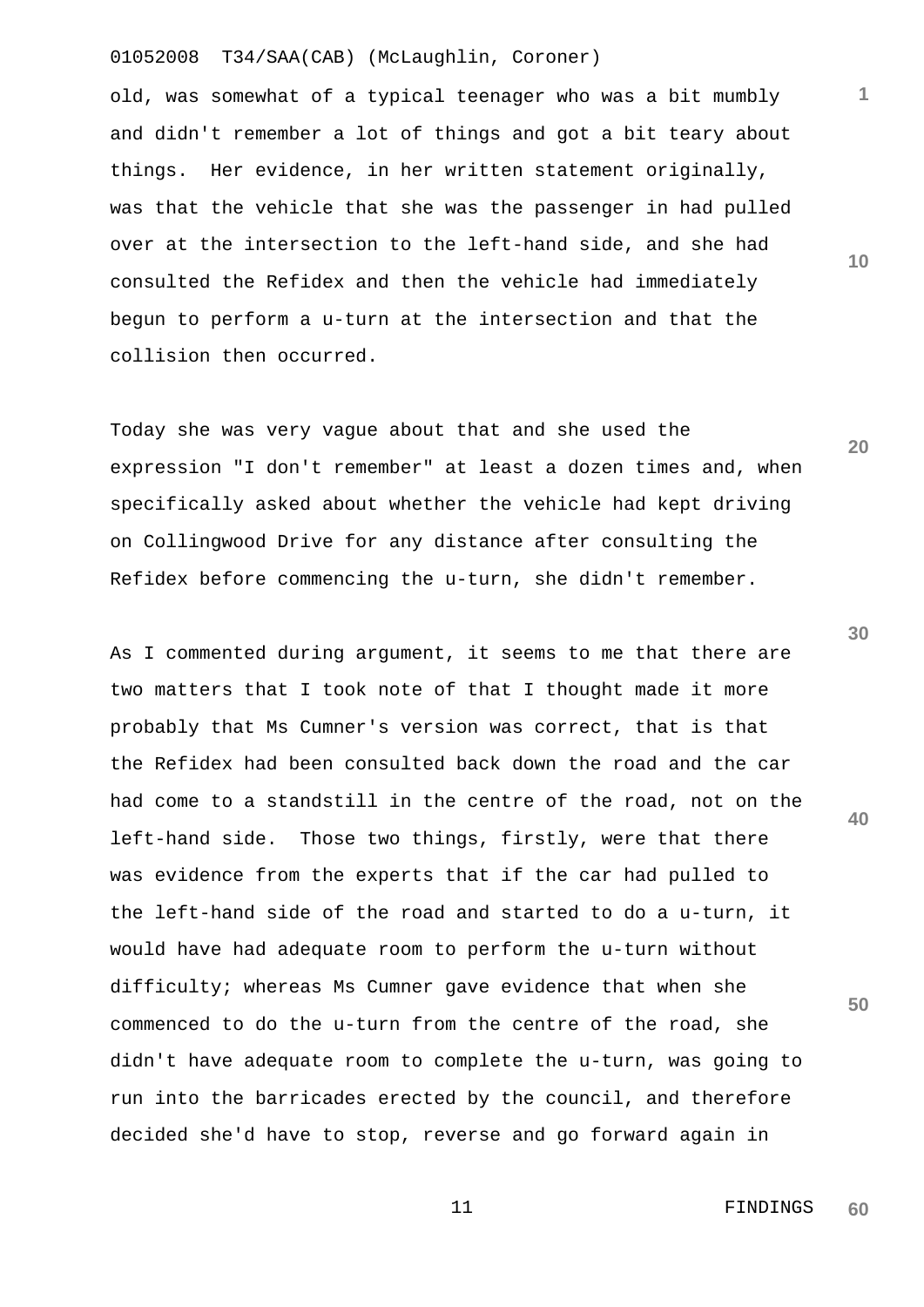what's known as a 3-point turn, which is consistent with her being in the centre of the road when she starts the u-turn. The other matter, as I mentioned, is that photographs clearly show that at the intersection of these two roads, there is a sign that says "Paul Tully Avenue". If the car had pulled over immediately opposite the intersection with the sign plainly in view, one would wonder why anybody would have had to consult the Refidex to find Paul Tully Avenue; it's there in front of them on the sign. So, again, that's consistent with them having stopped back down the road and it's consistent with Ms Cumner having commenced her turn from the centre of the road, and I'm satisfied that's by far the most likely version of events.

Mr O'Sullivan urges me that Cumner, by executing the righthand turn, or u-turn, or either or both of those, has, in some way, contributed to the collision and that if she hadn't done the u-turn, the accident wouldn't have happened.

**40 50**  I start from the point that I find nothing to say that it would have been improper to do a u-turn at this intersection. You can't do a right-hand turn admittedly, but there's nothing to stop you doing a u-turn. People can do u-turns for any number of reasons: they might have left the iron on at home; they might have left their wallet behind. The fact that Ms Cumner decided to do a u-turn rather than a right-hand turn because the street was blocked off is, in my view, a red herring. What it comes down to is that she decided to do a u-

**10** 

**1**

**20**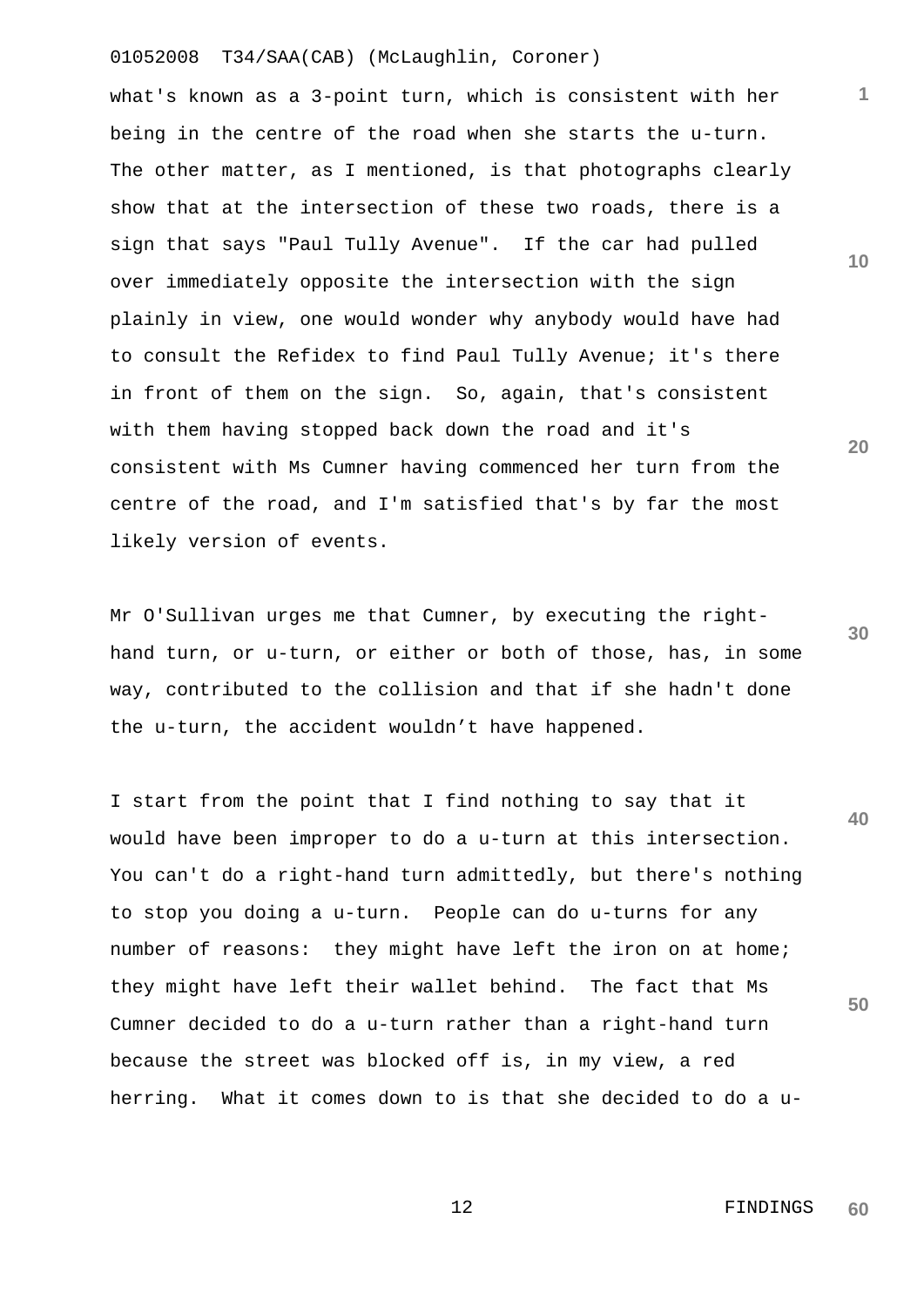turn. The reason for the u-turn I see as quite irrelevant. She's entitled to do a u-turn at this intersection.

The accident occurred, clearly in my view, because Mr Brown came over the rise approaching this intersection at such a speed that when he braked, he was unable to stop in time to avoid collision.

Clearly, in hindsight, he would have been best to have veered to the left so that he could have gone behind Ms Cumner's vehicle, but he didn't, and we'll never know for sure why he didn't, although again Mr Ruler has suggested that a likely explanation for that, and again it wasn't challenged at all, is a phenomenon that he referred to as "target fixation", which he says is well known, and that, in effect, what it is is that when a person gets into a panic situation, when they're in a moving vehicle with an object in front of them posing an obstacle, that they tend to instinctively brake towards the obstruction and that specialist training is needed to teach people to look where they want to go rather than where the problem is, and that it is an inherent problem that people tend to fixate on the target and gravitate towards it when it's exactly not the way they should be going.

He gave evidence he himself had experienced that when he was an experienced motorcycle police officer in New Zealand some time ago, and that may well explain why Mr Brown went to the right rather than left, then braked and collided with the vehicle. It may have also been for other reasons. He may

**10** 

**1**

**20** 

**30** 

**40**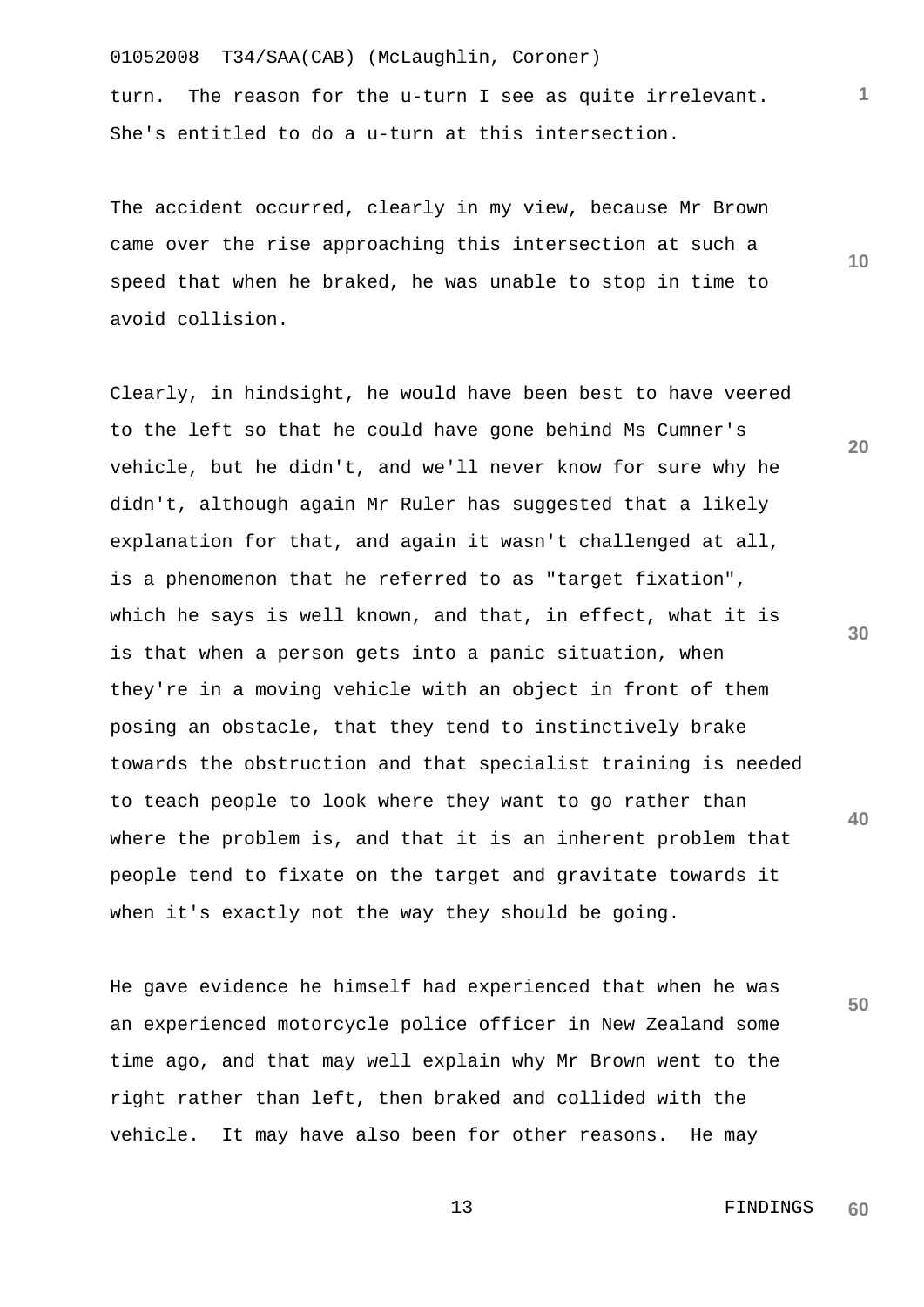have been hoping he could get around the vehicle. Who knows? It seems to me, again, all of that is really irrelevant when you get back to the starting point, that, as Mr Ruler said, had the motorcycle been travelling at 60 kilometres per hour, when it came upon a vehicle doing a u-turn, for any reason, it should have been able to stop; it didn't stop simply because it was going too fast. Fingers can be pointed at Mrs Cumner for doing a u-turn when she thought she was going to do a right turn, for doing a u-turn where there's a sign saying no right turn, at the end of the day, it seems to me, she was quite entitled to do the u-turn there and could have been doing it for any one of a hundred reasons, and the sole reason for the collision, in my view, is, on the evidence that I have before me, the excessive speed of the motorcycle.

I intend to make the following formal findings, which I am required to do pursuant to section 45(2) of the Coroners Act:

(a) The person who died was Robert Lee Brown.

(b) The way in which he dies was that he was travelling on a motorcycle when he came upon a vehicle in front of him performing a u-turn. He braked heavily but collided with the right-hand side of the vehicle when it was part way through the u-turn and he was unable to stop in time to avoid a collision because of the speed he was travelling at.

(c) He died on the 25th of December 2006.

 14 FINDINGS **60** 

**1**

**10** 

**20** 

**30** 

**40**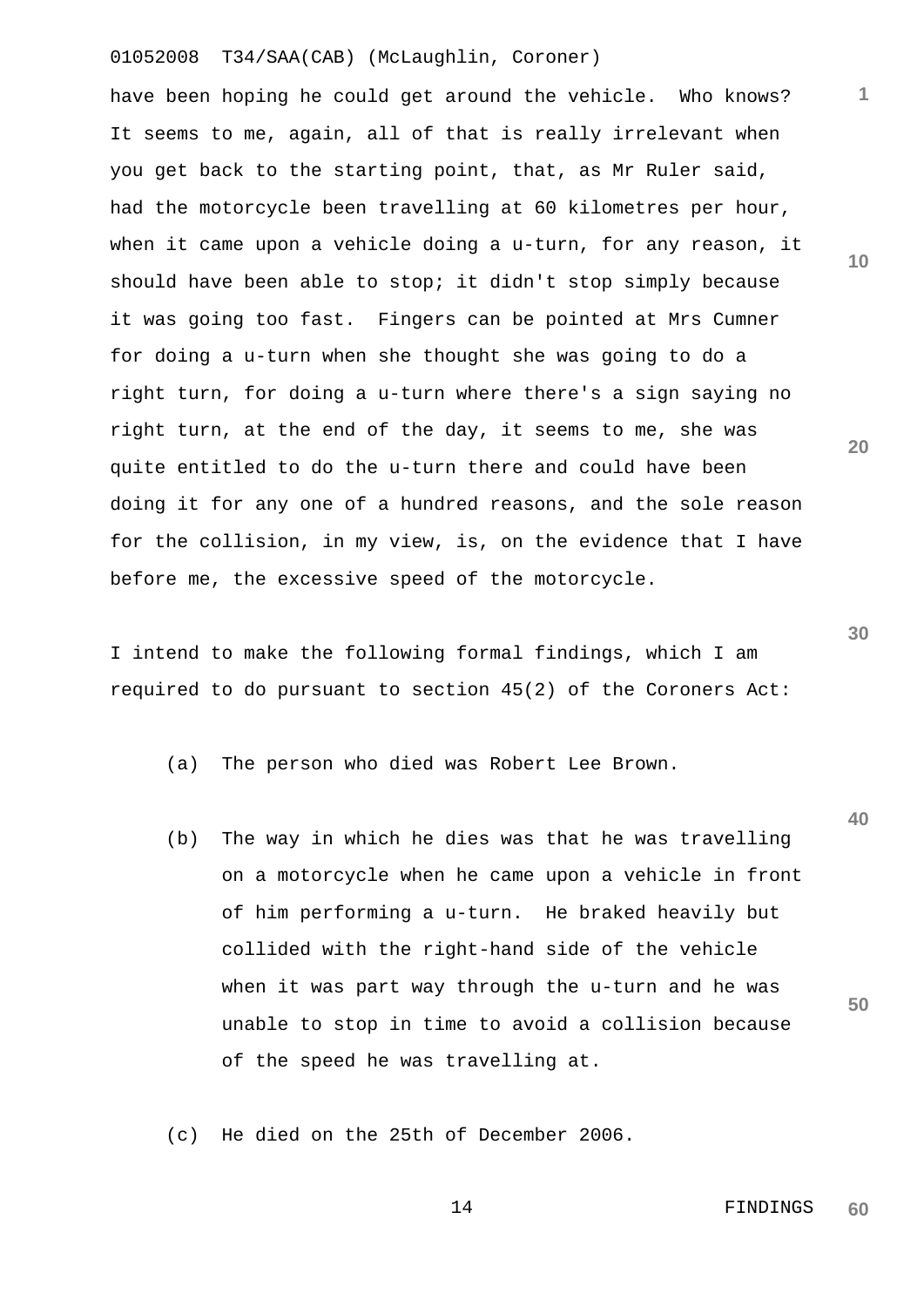- (d) He died at the intersection of Collingwood Avenue and Paul Tully Drive at Collingwood.
- (e) The cause of his death was multiple injury or 1(a), multiple injuries due to or as a consequence of a motor vehicle accident.

Pursuant to section 46 of the Coroners Act, I'm also entitled to make comments on things which relate to public health and safety, ways to prevent deaths from happening in similar circumstances in the future, and the administration of justice.

Firstly, in relation to the administration of justice, it's evident today that the Operations Manual of Queensland Police requires that any collision analyst such as Sergeant Morrison have their analysis vetted by a senior collision analyst employed by Queensland Police. The sad state of affairs at the moment is that the Queensland Police does not have a single senior collision analyst employed by it.

**50**  There was a pre-inquest conference held in this particular matter in October last year and, at that stage, it became quite apparent that doubt was cast on the accuracy and reliability of Morrison's report. That was one of the major reasons for this inquest being held and further evidence being gathered.

> 15 FINDINGS **60**

**20** 

**10** 

**1**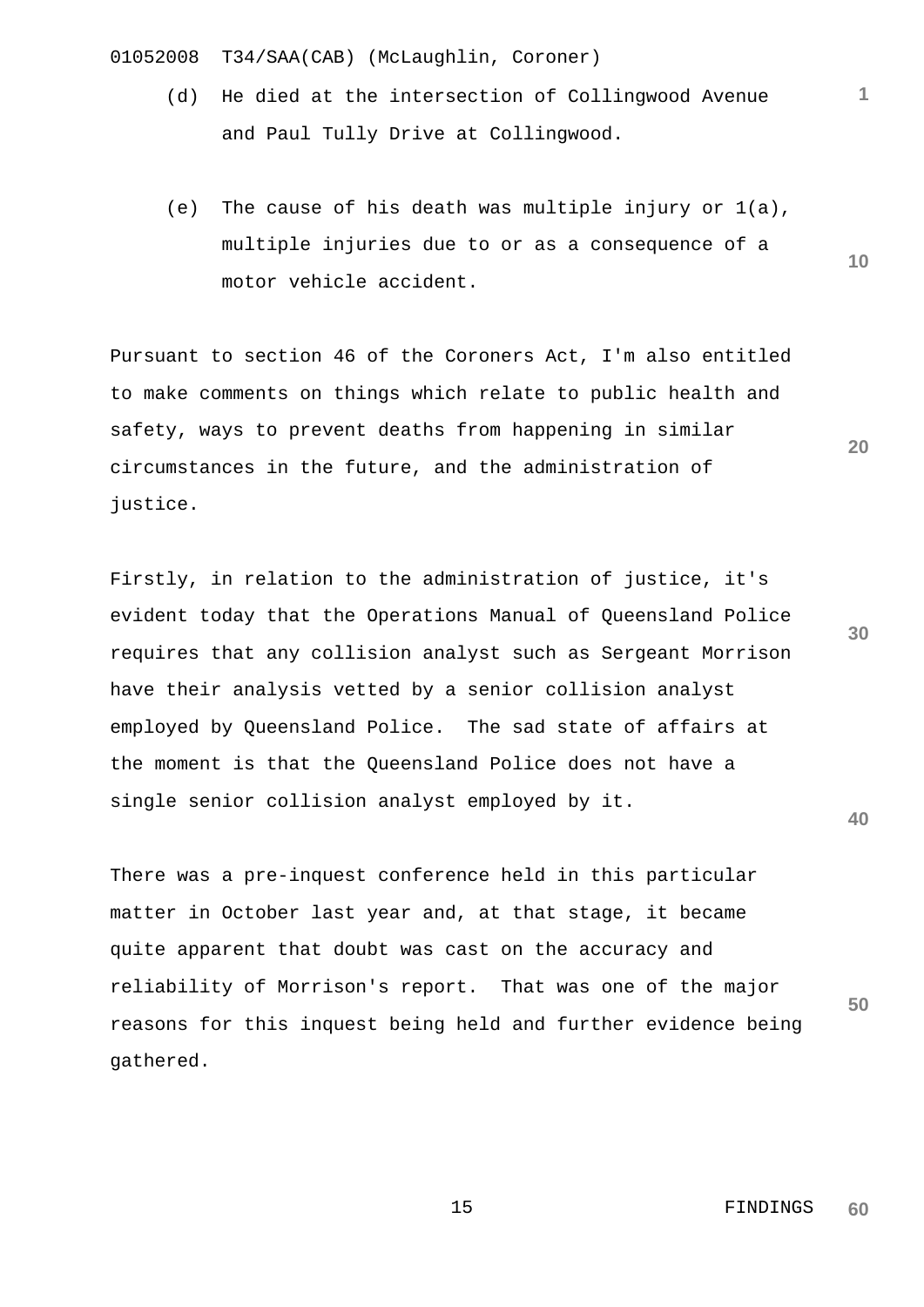It seems to me that if the police did have a senior collision analyst employed who had given a report similar to what Mr Ruler gave back in the early days, most, if not all, of this inquest may have become patently unnecessary due to the doubts about Morrison's report having been allayed, and I therefore made a comment that the Queensland Police needs to urgently address the situation of having a senior collision analyst employed, or at least available, to vet all of these reports to save Coroners having to call inquests to then get a private contractor to come in and vet the reports. It's a dreadful situation and keeps families of deceased persons such as the parents of Mr Brown waiting for an inordinate time.

**30** 

**40** 

**50** 

**1**

**10**